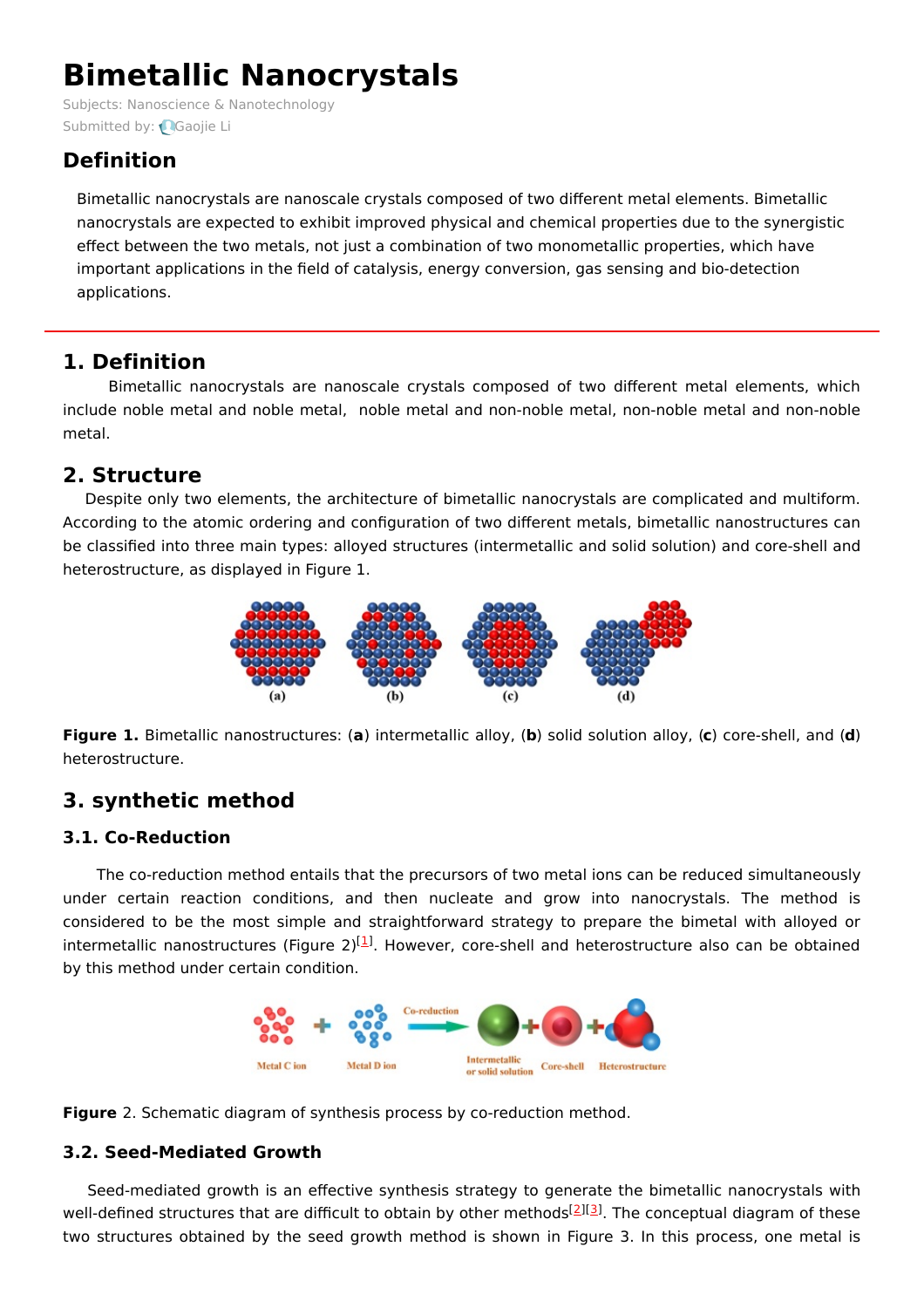firstly synthesized as a seed, and then the other metals are uniformly deposited on the seeds surface and form a shell layer, resulting in a bimetallic nanocrystal with a core-shell structure; And if the second metal is only deposited and grown in the special sites of seed crystals, the bimetallic nanocrystal with a heterogeneous structure will be obtained.



**Figure 3.** Schematic diagram of synthesis process by seed-mediated growth method.

#### **3.3. Thermal Decomposition**

#### **3.4. Galvanic Replacement Reaction**

As a good way to produce bimetals with special structure, the galvanic replacement reaction is an electrochemical process, in which one metal is replaced by another metal ion due to their different reduction potential in the reaction system. In essence, the reaction is also an oxidation-reduction process. Metal (C) with high potential can be easily oxidized. Metal ions  $(D^{+x})$  with low reduction potential are difficult to reduce by chemical reduction method, but can be reduced by metal C. Therefore, the method is usually suitable for preparing the inactive metal nanocrystals using active metal as template.<sup>[[4](#page-2-3)][\[5](#page-3-0)]</sup>



Figure 4. Schematic diagram of the experimental procedure that prepared hollow Au nanocrystals by using Ag nanocrystals with various morphologies as templates.<sup>[<u>4</u>]</sup>

#### **3.5. Other Methods**

Thanks to the nanoengineering technique, the morphology and microstructure of the nanoparticles can be precisely controlled. In addition to the four methods we mentioned above, there are some other synthetic protocols to prepare bimetals with well-defined shapes, such as hard or soft template methods, combustion synthesis, hydrothermal treatment, the combination of the two approaches and so on. These methods have their own advantages and disadvantages in preparing bimetallic nanocrystals with different special structures.

### **4. Applications**

Bimetallic nanocrystals have been widely used in many important fields from science to technology. In comparison to single metal nanocrystals, bimetallic nanocrystals possess many unique properties due to the adjustable composition, controllable morphology and variable electronic structure, so they also have many practical and potential applications including catalysis, sensing, biodetection, biomedicine, and so on.

#### **4.1. Catalytic Applications**

Bimetallic nanocatalysts have been widely used in solution electrocatalytic reactions, such as methanol electrooxidation, hydrogen electrooxidation, and oxygen reduction reaction and so on. At the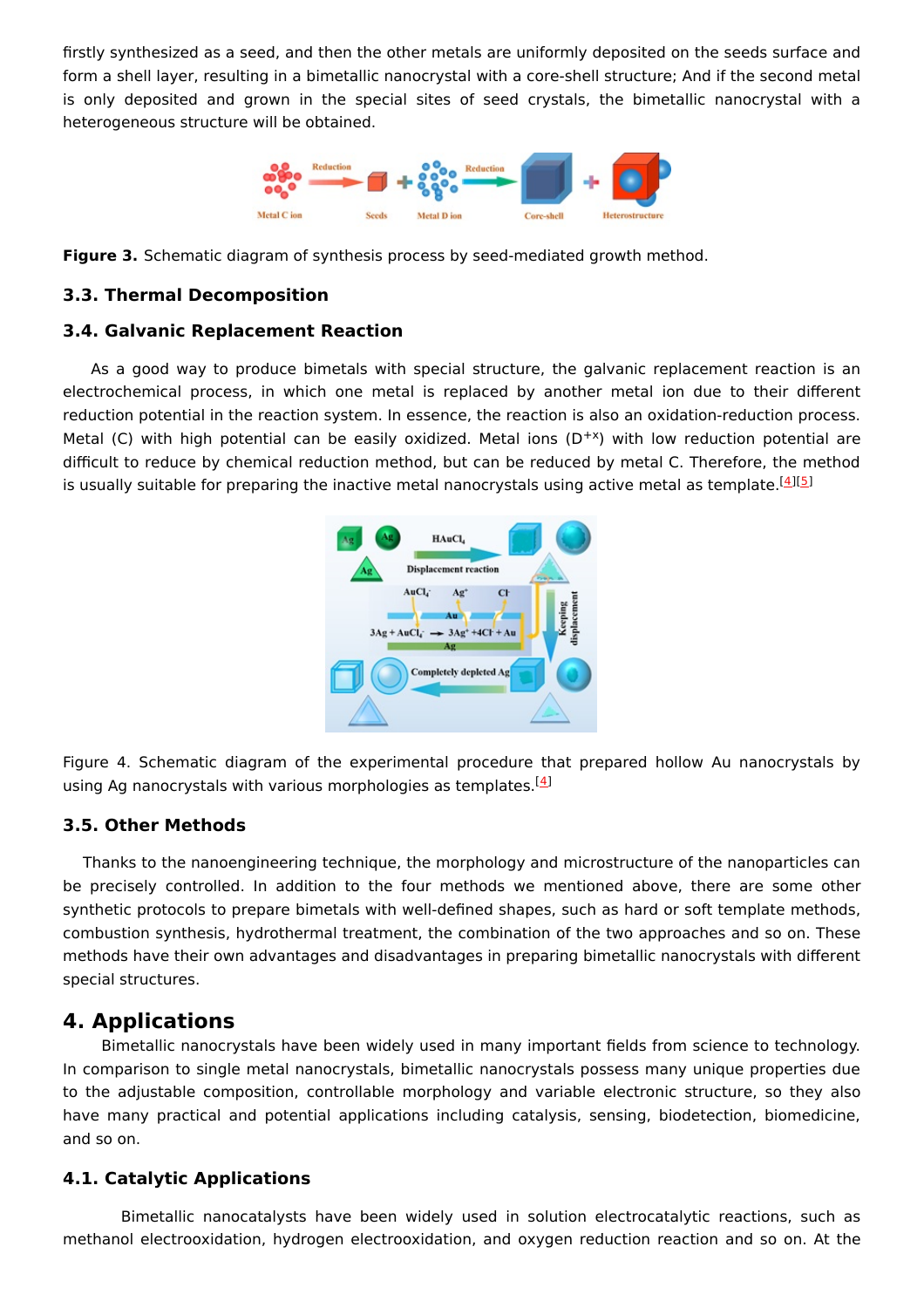same time, they are often used to catalyze heterogeneous reactions, such as CO oxidation, NO<sub>x</sub> reduction, and petroleum reforming and so on. The applications of bimetallic nanocrystals in heterogeneous catalytic reactions such as anode and cathode of fuel cells are briefly introduced.

#### **4.1.1 Electrocatalysis**

- 1. **Oxygen Reduction Reaction (ORR)**
- 2. **Methanol Oxidation Reaction (MOR)**
- 3. **Oxygen Evolution Reaction (OER)**

#### **4.1.2 Heterogeneous Catalysis**

#### **4.2. Energy Conversion Applications**

The research on conversion of  $CO_2$  to other high value-added carbon containing small molecular compounds, such as hydrogenation to alkanes, olefins and other fuels, or to medium acid, ethanol and other chemical products, has not been extended to large-scale applications. The application of this process mainly depends on the development of high catalytic performance and low-cost catalysts.The preparation of CO, HCOOH, CH<sub>3</sub>OH, CH<sub>4</sub>, C<sub>2</sub>H<sub>6</sub> and other organic hydrocarbon small molecular compounds by the electrochemical catalysis of CO<sub>2</sub> have attracted the attention of researchers as a promising method for large-scale energy storage (power storage) of solar energy and wind energy due to its relatively mild conditions, strong controllability and high yield per unit area (compared with a direct photocatalytic method).

Compared with the alloy materials with noble metal components, the bimetallic materials formed by two kinds of non-noble metal can also obtain high catalytic activity and selectivity if the size, shapes and compositions could be reasonably designed.<sup>[\[6](#page-3-1)][[7](#page-3-2)]</sup>

#### **4.3. Sensing Applications**

A sensor is a detection device, which can selectively recognize the target information and transform the information into electrical signal or other measurable signal according to certain rules. Under normal conditions, bimetallic NPs can be designed and obtained to express their unique properties of each metal. the modification and doping of bimetallic nanocrystals especially noble metals (Pd, Pt, Au, Rh, and Ag) have been proved to be among the most effective ways to reduce the operating temperature of sensors, enhance the response of target gases and improve the selectivity of sensors.<sup>[\[8](#page-3-3)][[9](#page-3-4)]</sup>

#### **4.3.1. Metal Oxide Semiconducting (MOS) Sensors**

#### **4.3.2. Electrochemical Sensors**

#### **4.3.3. Catalytic Combustion Gas Sensor**

#### **References**

- <span id="page-2-0"></span>1. Kyle D. Gilroy; Aleksey Ruditskiy; Hsin-Chieh Peng; Dong Qin; Younan Xia; Bimetallic Nanocrystals: Syntheses, Properties, and Applications. Chemical Reviews **2016**, 116, 10414-10472, [10.1021/acs.chemrev.6b00211](http://doi.org/10.1021/acs.chemrev.6b00211).
- <span id="page-2-1"></span>2. Chun-Lun Lu; Kariate Sudhakara Prasad; Hsin-Lun Wu; Ja-An Annie Ho; Michael H. Huang; Au Nanocube-Directed Fabrication of Au−Pd Core−Shell Nanocrystals with Tetrahexahedral, Concave Octahedral, and Octahedral Structures and Their Electrocatalytic Activity. Journal of the American Chemical Society**2010**, 132, 14546-14553, [10.1021/ja105401p](http://doi.org/10.1021/ja105401p).
- <span id="page-2-2"></span>3. Xue Wang; Madeline Vara; Ming Luo; Hongwen Huang; Aleksey Ruditskiy; Jinho Park; Shixiong Bao; Jingyue Liu; Jane Howe; Miaofang Chi; et al.Zhaoxiong XieYounan Xia Pd@Pt Core–Shell Concave Decahedra: A Class of Catalysts for the Oxygen Reduction Reaction with Enhanced Activity and Durability. Journal of the American Chemical Society **2015**, 137, 15036-15042, [10.1021/jacs.5b10059](http://doi.org/10.1021/jacs.5b10059).
- <span id="page-2-3"></span>4. Yugang Sun; And Brian T. Mayers; Younan Xia; Template-Engaged Replacement Reaction: A One-Step Approach to the Large-Scale Synthesis of Metal Nanostructures with Hollow Interiors. Nano Letters **2002**, 2, 481-485, [10.1021/nl025531v](http://doi.org/10.1021/nl025531v).